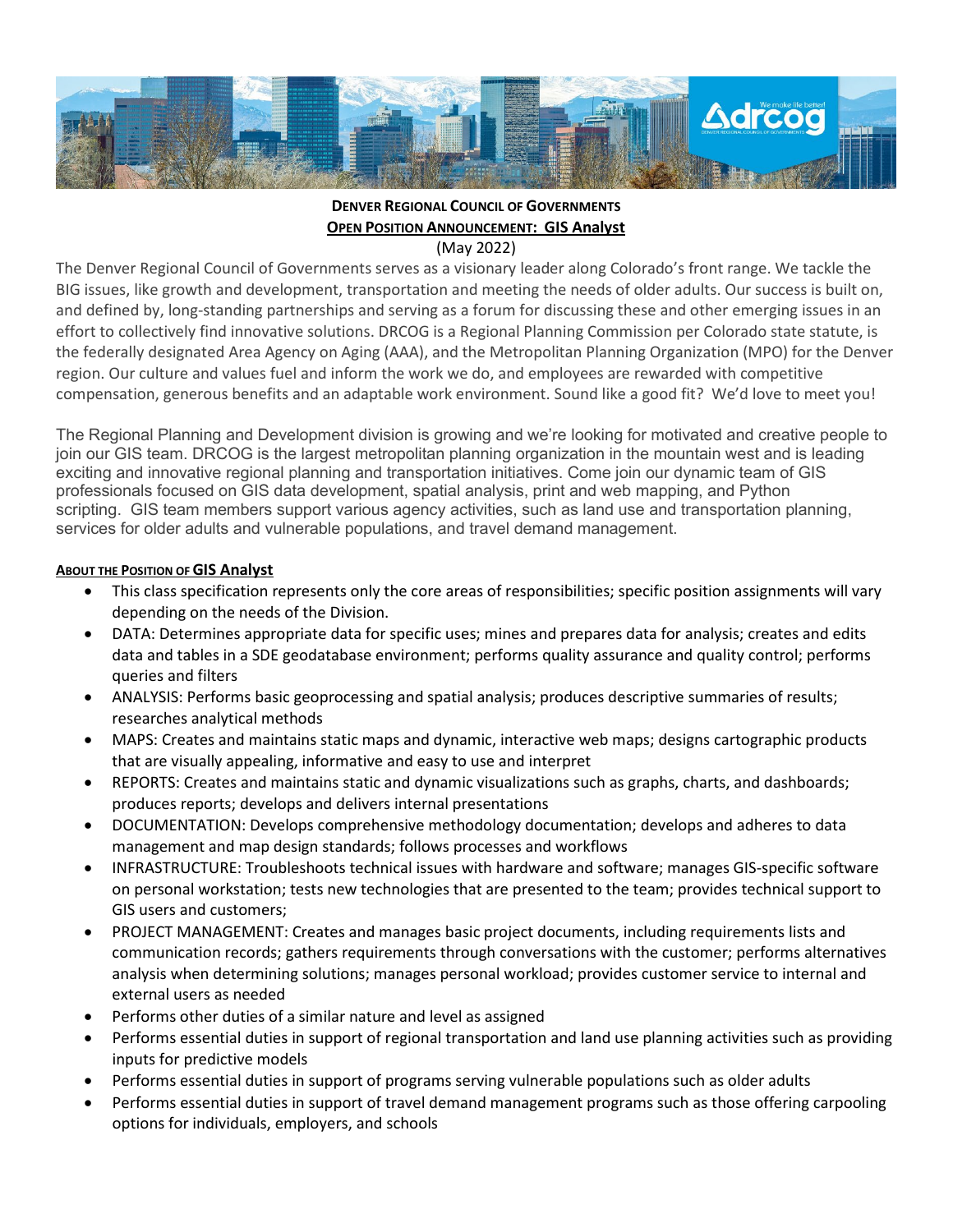- Basic project management concepts such as principles of effective communication and best practices for documentation
- Principles of exceptional customer service
- Applicable federal, state and local laws, codes, regulations (based on assignment)
- DRCOG business practices and policies
- Business math concepts
- Modern office technology
- Pertinent data sources
- Basic principles of cartography, map design, and map bias
- Basic geospatial principles such as coordinate system, projections, and datums
- Principles and methods of qualitative and quantitative research
- Basic principles of statistics
- Creating, editing, and managing flat files, including Esri shapefiles
- Methods for editing geometries and attribution including field calculations
- Web mapping methods using ArcGIS Online
- Critical thinking; using logic and reason to solve problems
- Time management; estimating level of effort for tasks
- Professional verbal and written communication
- Customer service and rapport
- Attention to detail; ability to follow documented processes for repeatable results
- Working independently with limited supervision; collaborating with a team
- Self-directing learning opportunities, seeking out new information, participating in team-oriented exercises
- Esri Mapping Suite (ArcGIS Pro, ArcGIS Online)
- Esri Tools (ArcGIS Insights, ArcGIS Business Analyst)
- Adobe Creative Cloud (Illustrator, InDesign, Photoshop)
- Descriptive spatial analysis
- Performing basic spatial geoprocessing functions such as clipping, joining, erasing, and buffering.
- Compiling, organizing, and standardizing disparate data
- Density mapping
- Map annotation and labeling techniques
- Geocoding techniques
- Automation using ArcGIS ModelBuilder

### **Education and experience requirements:**

• Bachelor's Degree in geography, geographical information systems or directly related field and one to three years of technical geographical information systems experience. OR An equivalent combination of education and experience sufficient to successfully perform the essential duties of the job such as those listed above, unless otherwise subject to any other requirements set forth in law or regulation.

## **Licensing/Certifications**:

 Valid Colorado Driver's License and access to an automobile or to substantively equivalent alternative transportation.

#### **STATUS:** Full-time, Non-exempt

#### **COMPENSATION AND BENEFITS**

The hiring salary range for this position is \$4,716.66 - \$5,661.92/month or \$2,358.33 - \$2,830.96/semimonthly depending on qualifications.

#### **APPLICATION PROCEDURE**